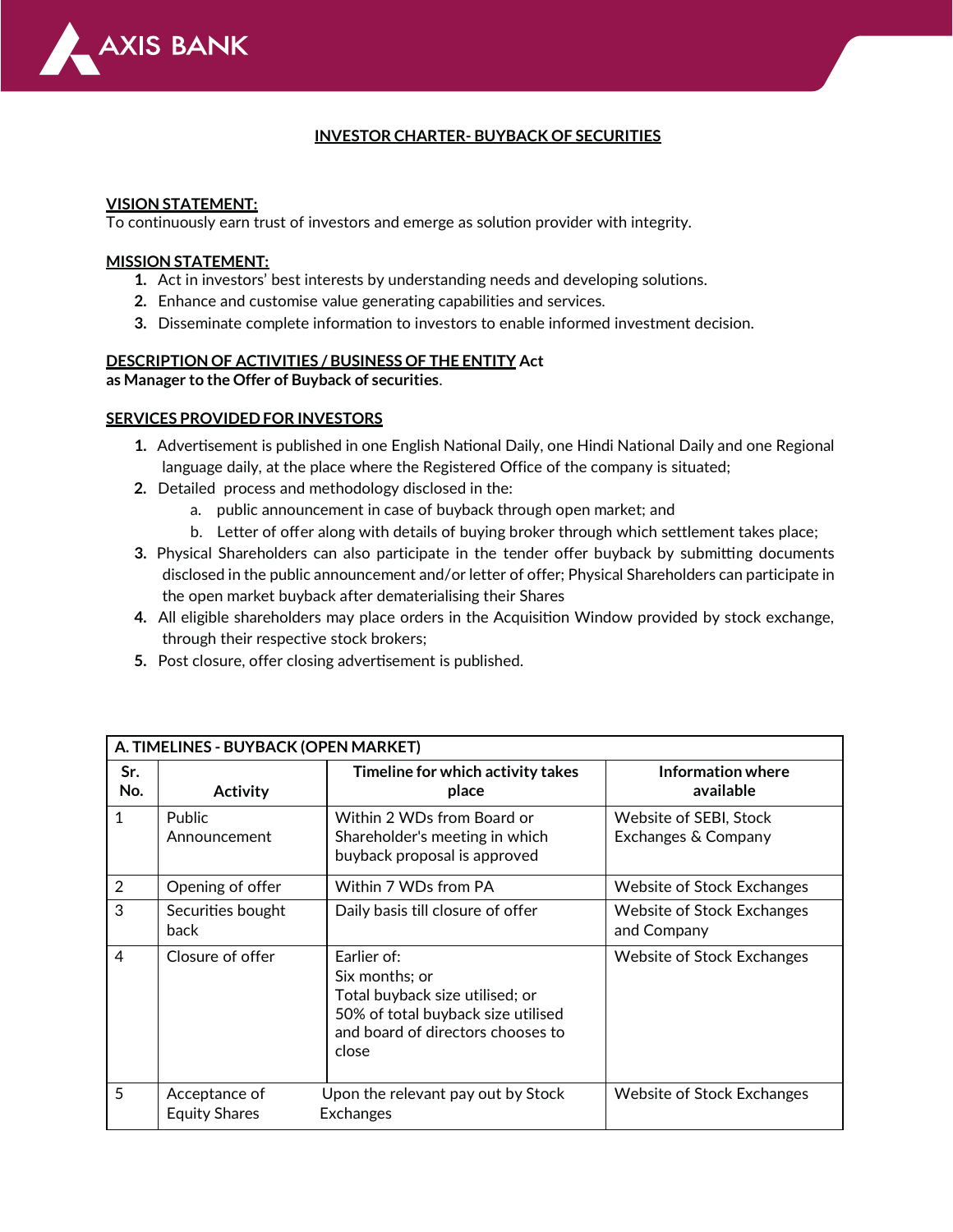| O | Verification of<br>acceptances             | Within 15 days from payment date                                                                          | <b>NA</b>                                     |
|---|--------------------------------------------|-----------------------------------------------------------------------------------------------------------|-----------------------------------------------|
|   | Extinguishment of<br>security certificates | on or before 15th day of the<br>succeeding month but not later than<br>7 days of expiry of Buyback Period | Website of Stock Exchanges<br>and Company     |
| 8 | Post Offer<br>Advertisement                | Within two working days from<br>expiry of buyback period                                                  | Website of SEBI, Stock<br>Exchanges & Company |

| <b>B. TIMELINES BUYBACK (TENDER METHOD)</b> |                                                                                                   |                                                                                                 |                                               |  |  |  |
|---------------------------------------------|---------------------------------------------------------------------------------------------------|-------------------------------------------------------------------------------------------------|-----------------------------------------------|--|--|--|
| Sr.<br>No.                                  | <b>Activity</b>                                                                                   | Timeline for which activity takes<br>place                                                      | <b>Information where</b><br>available         |  |  |  |
| $\mathbf{1}$                                | <b>Public Announcement</b>                                                                        | Within 2 WDs from Board or<br>Shareholder's meeting in which<br>buyback proposal is approved    | Website of SEBI, Stock<br>Exchanges & Company |  |  |  |
| 2                                           | Dispatch of Final Letter<br>of Offer to Shareholders                                              | Within 5 WDs from the date of<br>receipt of observation letter from<br><b>SEBI</b>              | Website of SEBI, Stock<br>Exchanges & Company |  |  |  |
| 3                                           | Opening of offer                                                                                  | Within 5 WDs from the date of<br>dispatch .The offer shall be kept<br>open for 10 WDs           | <b>Website of Stock</b><br><b>Exchanges</b>   |  |  |  |
| $\overline{4}$                              | Availability of Tender<br>form                                                                    | Till the closure of offer                                                                       | Website of SEBI, Stock<br>Exchanges & Company |  |  |  |
| 5                                           | Availability of material<br>documents for inspection<br>by Shareholders                           | Till the closure of offer                                                                       | Address is given in the<br>letter of offer    |  |  |  |
| 6                                           | Modification/cancellation<br>of orders and multiple<br>bids from a single<br>Eligible Shareholder | Till the closure of offer                                                                       | <b>NA</b>                                     |  |  |  |
| $\overline{7}$                              | Closure of offer                                                                                  | 10th WDs                                                                                        | <b>Website of Stock</b><br><b>Exchanges</b>   |  |  |  |
| 8                                           | Acceptance and<br>Settlement of shares                                                            | Within 7 WDs                                                                                    | <b>NA</b>                                     |  |  |  |
| 9                                           | Extinguishment of<br>security certificates                                                        | Within 15 days from Acceptance<br>date but not later than 7 days of<br>expiry of Buyback Period | <b>Website of Stock</b><br><b>Exchanges</b>   |  |  |  |

## **RIGHTS OF INVESTORS**

- **1.** In case of any grievances relating to the Buyback (including non receipt of the Buyback consideration, share certificate, demat credit, etc.), the Eligible Shareholders can approach either of the Compliance Officer, Manager to the Buyback, Registrar to the Buyback for redressal thereof.
- **2.** Shareholders have rights to inspect the material documents as listed out in the letter of offer during the tendering period.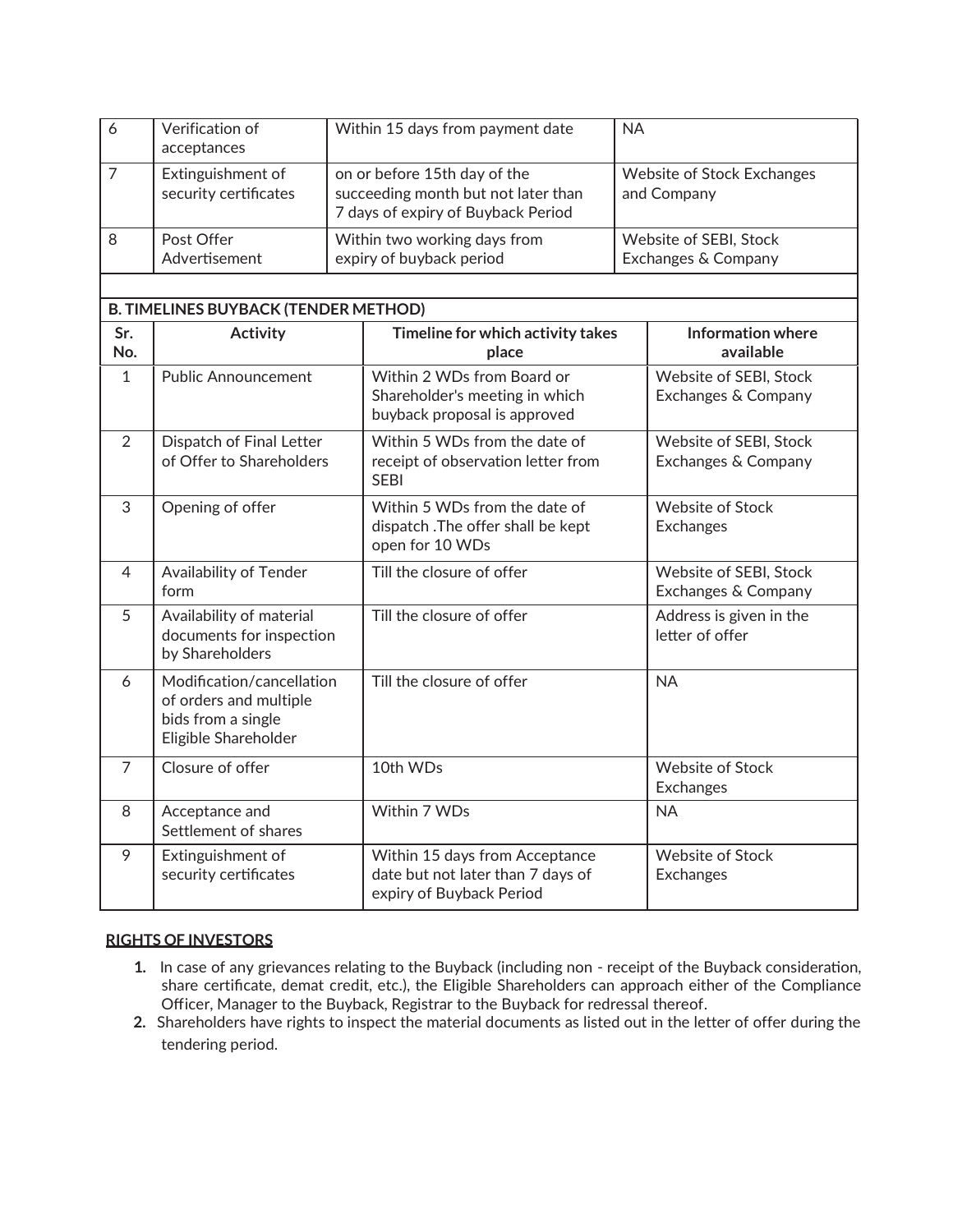## **DO ' s and DO N' Ts F O R INVESTO RS**

**Dos**

- **1.** Ensure to submit Tender Forms on time; Eligible Shareholders who desire to tender their Equity Shares in the dematerialized form under the Buyback would have to do so through their respective Seller Member by indicating to their Seller Member the details of Equity Shares they intend to tender under the Buyback.
- **2.** Ensure the demat account and the PAN belong to the same eligible shareholder;
- **3.** In case shares are held in physical Form, shareholder should ensure that the correct share certificates are attached along with the Tender Form
- **4.** Ensure that the signatures registered with the Company and the signature on the Tender Form are the

same.

**Don'ts**

- **1.** The tender form and other relevant documents should not be sent to the company or to the manager to the buyback.
- **2.** It is not mandatory for eligible shareholders holding and tendering equity shares in demat form to submit the tender form and the Transaction Registration Slip (TRS) given by the Broker on bidding of offer
- **3.** The Equity Shares tendered by Shareholders holding Demat Shares or Physical Shares would be liable

to be rejected if the grounds mentioned in Offer Document are not complied with.

## **INVESTOR GRIEVANCE REDRESSAL MECHANISM AND HOW TO ACCESS IT**

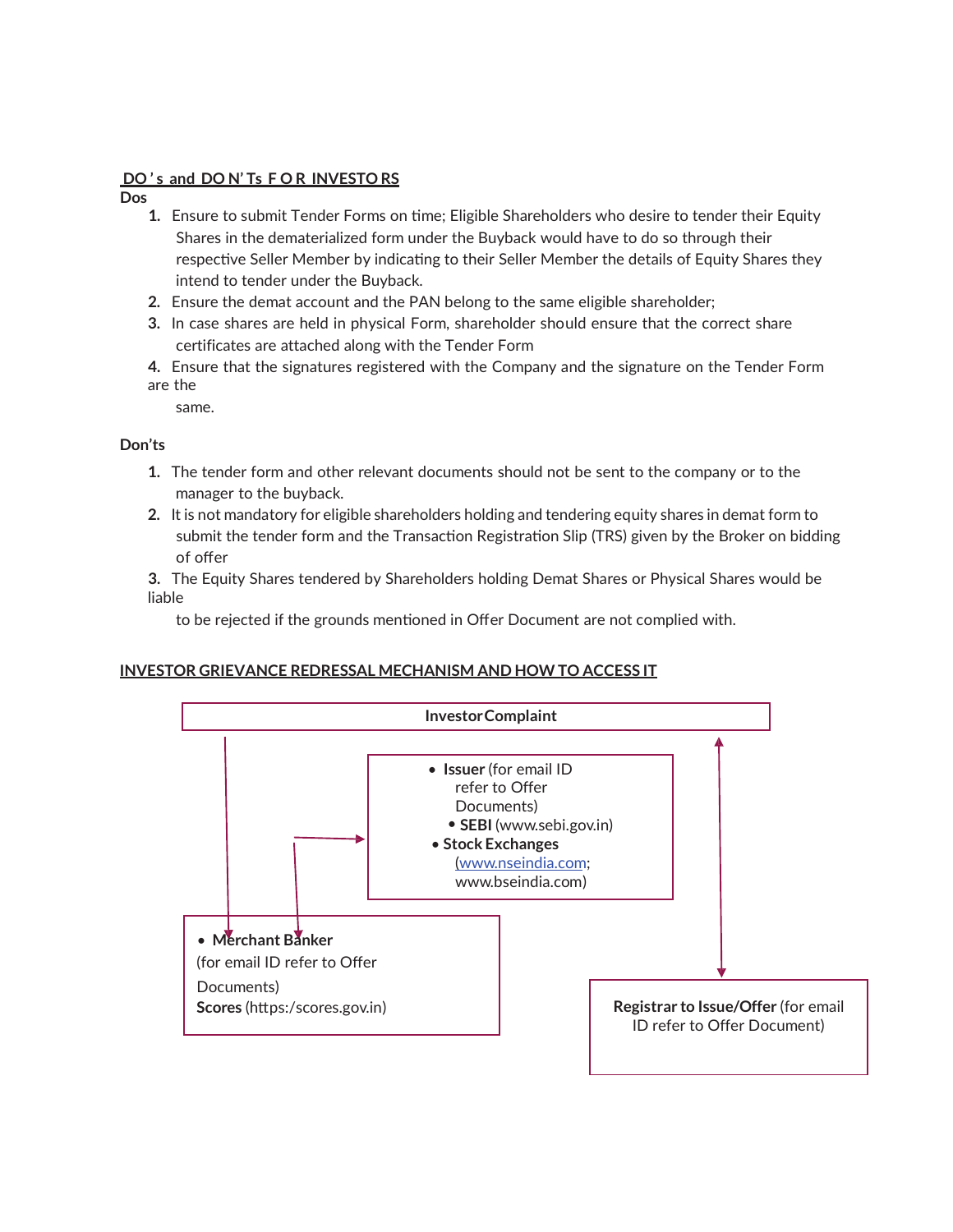| Sr. No         | <b>Activity</b>                                                                                                                                                                     | No. of calendar days |
|----------------|-------------------------------------------------------------------------------------------------------------------------------------------------------------------------------------|----------------------|
| $\mathbf{1}$   | Shareholder grievance received by the manager to the offer                                                                                                                          | Т                    |
| $\overline{2}$ | Manager to the offer to identify the concerned intermediary and it<br>shall be endeavoured to forward the grievance to the<br>concerned intermediary/ies on T day itself            | $T+1$                |
| 3              | The concerned intermediary/ies to respond to the manager to the<br>offer with an acceptable reply                                                                                   | X.                   |
| 4              | Shareholder may escalate the pending grievance, if any, to the<br>functional head / head of department of manager to the offer                                                      | $T+21$               |
| 5              | Manager to the offer, the concerned intermediary/ies and the<br>Shareholder shall exchange between themselves additional<br>information related to the grievance, wherever required | Between T and X      |
| 6              | Manager to the offer to respond to the Shareholder with the reply                                                                                                                   | $X+3$                |
| $\overline{7}$ | Best efforts will be undertaken by manager to the offer to respond to the grievance within<br>$T + 30$                                                                              |                      |

# **TIMELINES FOR RESOLUTION OF SHAREHOLDER GRIEVANCES IN BUYBACK**

## **Nature of shareholder grievance for which the aforesaid timeline is applicable**

- 1. Delay in receipt of consideration upon acceptance of shares
- 2. Any other grievance as may be informed from time to time

## **Mode of receipt of shareholder grievance**

The following modes of receipt will be considered valid for processing the grievances in the timelines discussed above

- 1. Letter from the shareholder addressed to the manager to the offer at its address mentioned in the offer document, detailing nature of grievance, details of application, details of bank account, date of application etc
- 2. E-mail from the shareholder addressed to the manager to the offer at its e-mail ID mentioned in the offer document, detailing nature of grievance, details of application, details of bank account, date of application
	- etc
- 3. On SEBI Complaints Redress System (SCORES) platform.

#### **Nature of enquiries for which the Manager to the offer shall endeavour to resolve such enquiries/ queries promptly during the offer period.**

- 1. Availability of Form of acceptance cum acknowledgement
- 2. Availability of offer document
- 3. Process for tendering of shares in the offer
- 4. Date of offer opening/ closing/ acceptance and settlement of shares
- 5. Any other query of similar nature